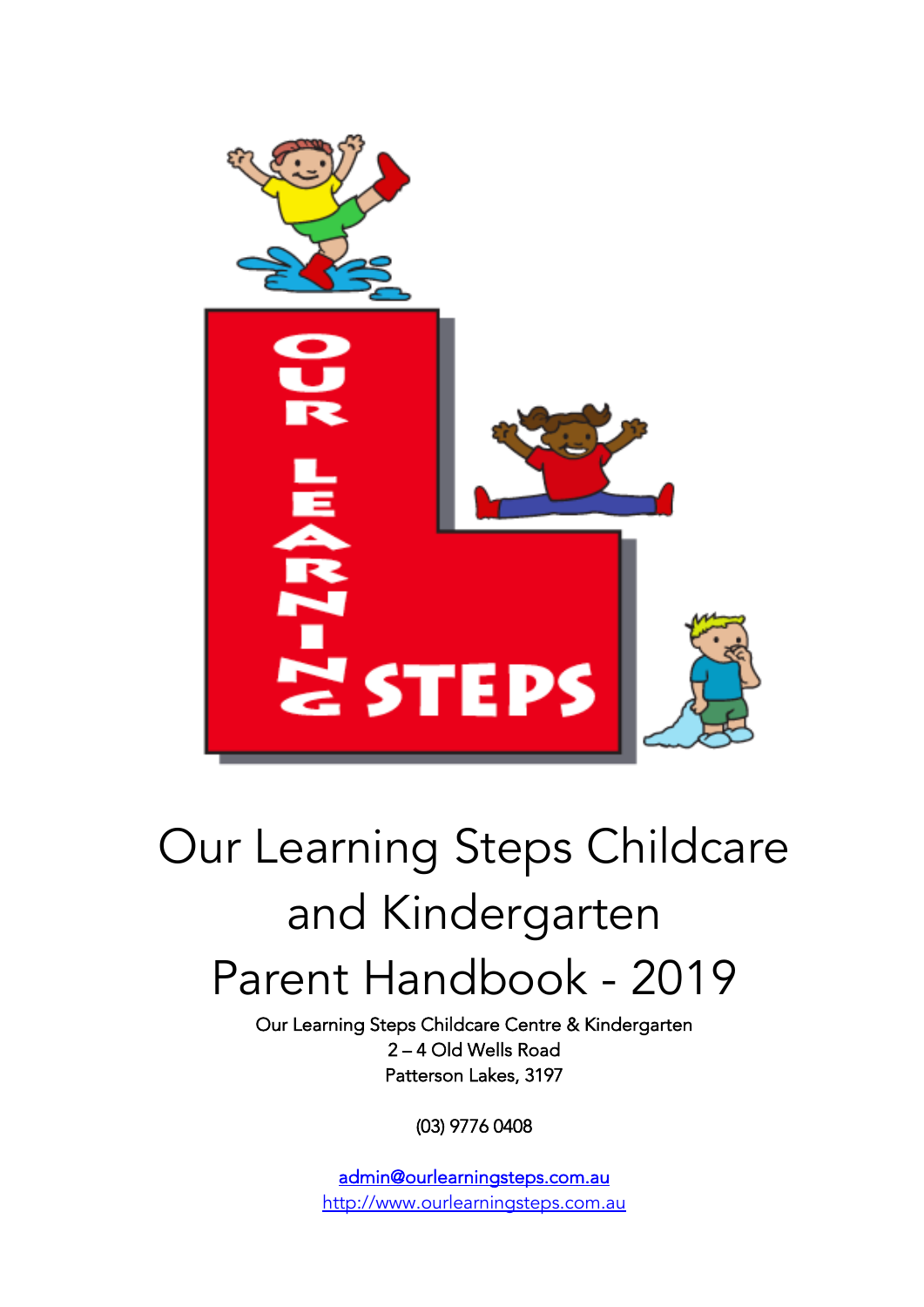# Contents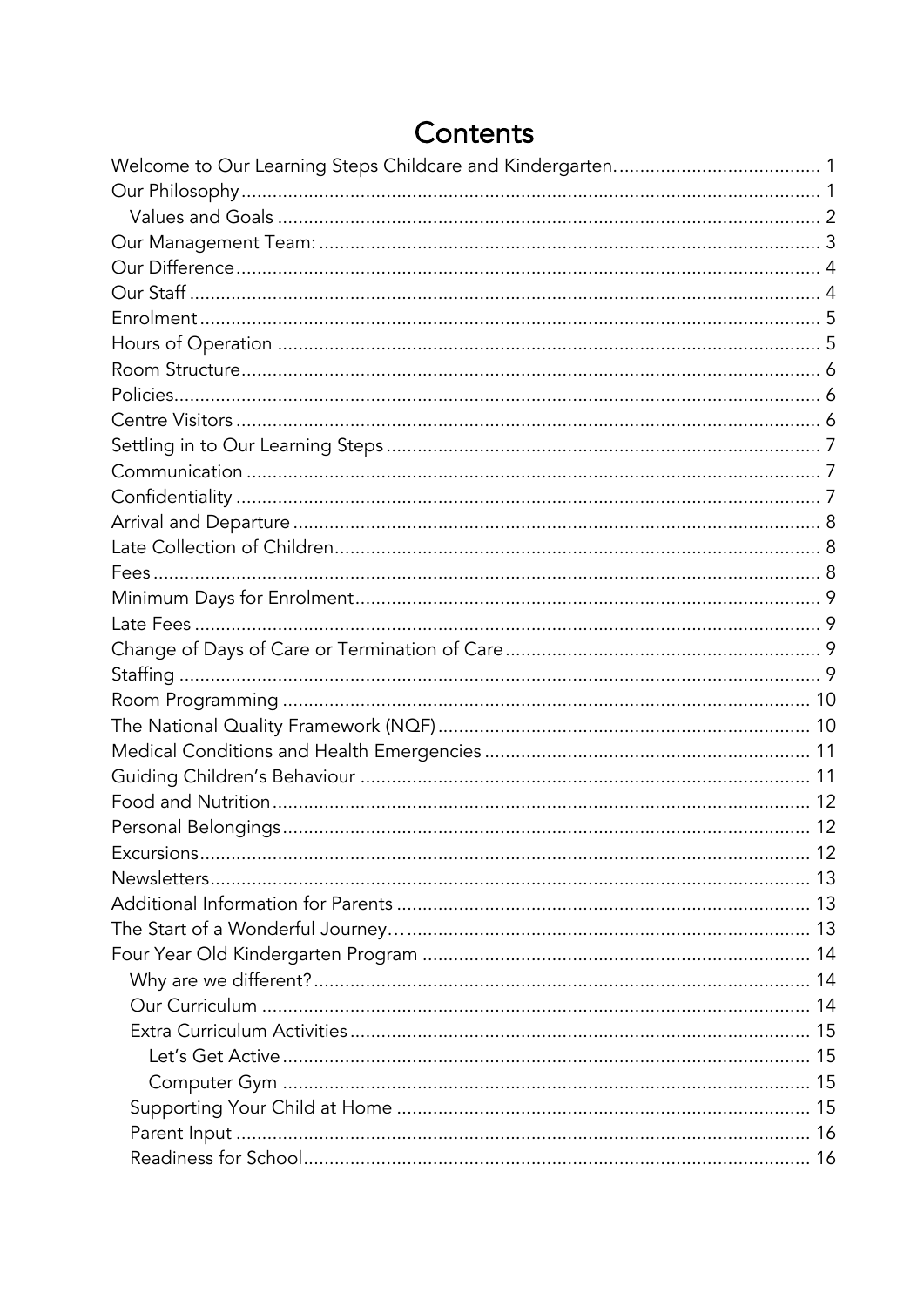# **Welcome to Our Learning Steps Childcare and Kindergarten.**

Our Learning Steps Childcare Centre and Kindergarten is a family owned and operated centre, located in the heart of Patterson Lakes. The centre has a warm and homely atmosphere. The centre offers a 'Kinder House' for the 3-5yr olds whilst accommodating for the 0-3yr olds age groups in the 'Front House'.

# **Our Philosophy**

Our Learning Steps was formed on the lands of the Bunurong People of the Kulin Nation. We acknowledge Aboriginal and Torres Strait Islander Peoples as the Traditional Custodians of this country and their connection to land, water and community in which we operate. We pay our respect to them, their cultures and customs both past and present.

## MISSION STATEMENT

Our Learning Steps is committed to providing excellence in care and education for all children. We are committed to being accessible to all families providing a safe and caring environment enabling children to feel secure and happy.

## PHILOSOPHY

- We strongly believe in the value of play. Play offers the opportunity for children to explore their identity and community and become confident and involved learners.
- We value that Early Childhood Education is the foundation for lifelong learning.
- We believe that each child is individual and unique.
- We believe that it is important to provide an environment that is accepting, encouraging, stimulating and enjoyable. In this environment we can best foster strong self-identity, positive attitudes towards learning and positive roles within the community.
- The learning environment allows for communication, self-help and socialising. Children will learn from each other, teachers, parents and the community. They will be provided with opportunities to experiment, discover, explore, create, investigate, problem solve, practice theories and express ideas with the support of their peers and educators.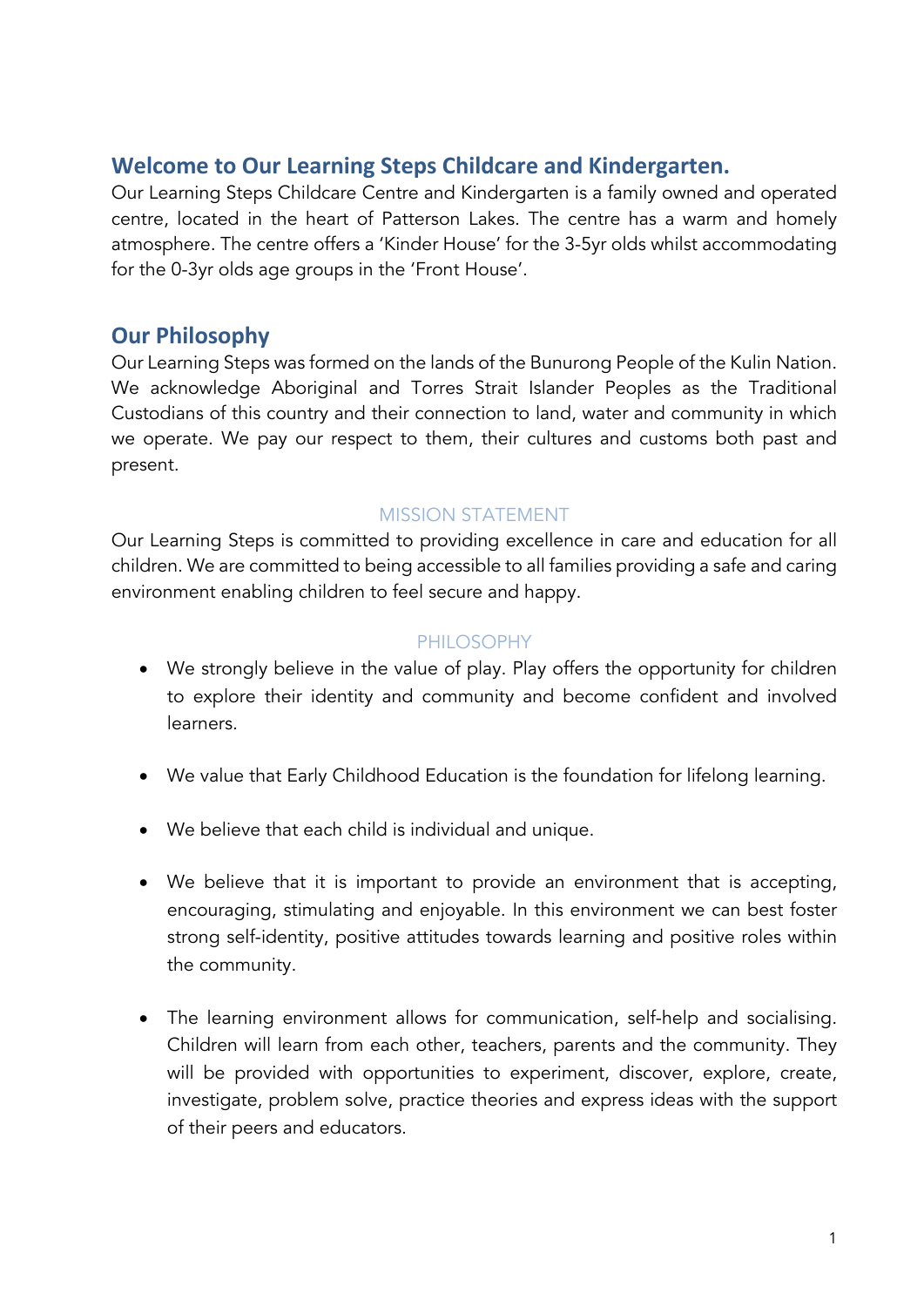- We believe that children learn differently, in rates, ways and time. We allow time for spontaneous learning and understand the need for flexibility.
- We role model to support children in creating mutual respect for their peers and friendships.
- We promote an appreciation of the natural environment, we aim to provide children with natural materials but also encompass bright colours to promote happiness, excitement and visual engagement.
- We endeavour to build strong partnerships with families, children and the wider community and include them in the centre's day to day activities. Regardless of gender, religion and race children and their families are treated equally.
- Our educators strive to build relationships with families based on co-operation and a mutual respect for the reciprocal roles that each child play in the lives of the children. The relationships are based on mutual trust and a high level of open communication.
- The work our educators do, the ideas they create and the strategies they employ have a deep and lasting effect on the families and children entrusted into our care promoting lifelong relationships, knowledge and values.

## **VALUES AND GOALS**

All children have access to our centre regardless of sex, religion, disability, medical conditions or socioeconomic status. Our policy is one of non-discrimination. All children are individuals and differences in personalities should be accepted. We are responsive to difference and provide a program that meets individual needs. Routines and activities are flexible and appropriate to meet the needs of the children and families of the centre. Programs promote and foster identity, community, wellbeing, learning and communication. These programs will prepare children for the transition to primary school in partnership with the National Early Years Learning Framework.

Educators work as a team to provide a safe, warm, happy and stimulating facilities where children can thrive, grow and learn. Staff professional development is ongoing. We endeavour to educate children to have non-sexist, non-racist and non-violent attitudes. We will acknowledge and respect different cultures, religions and celebrations.

Our Learning Steps provides programs that accurately reflect the variety of backgrounds represented in the centre and the wider community. We strive to encourage creativity and appreciation of the natural environment. We encourage and invite active parent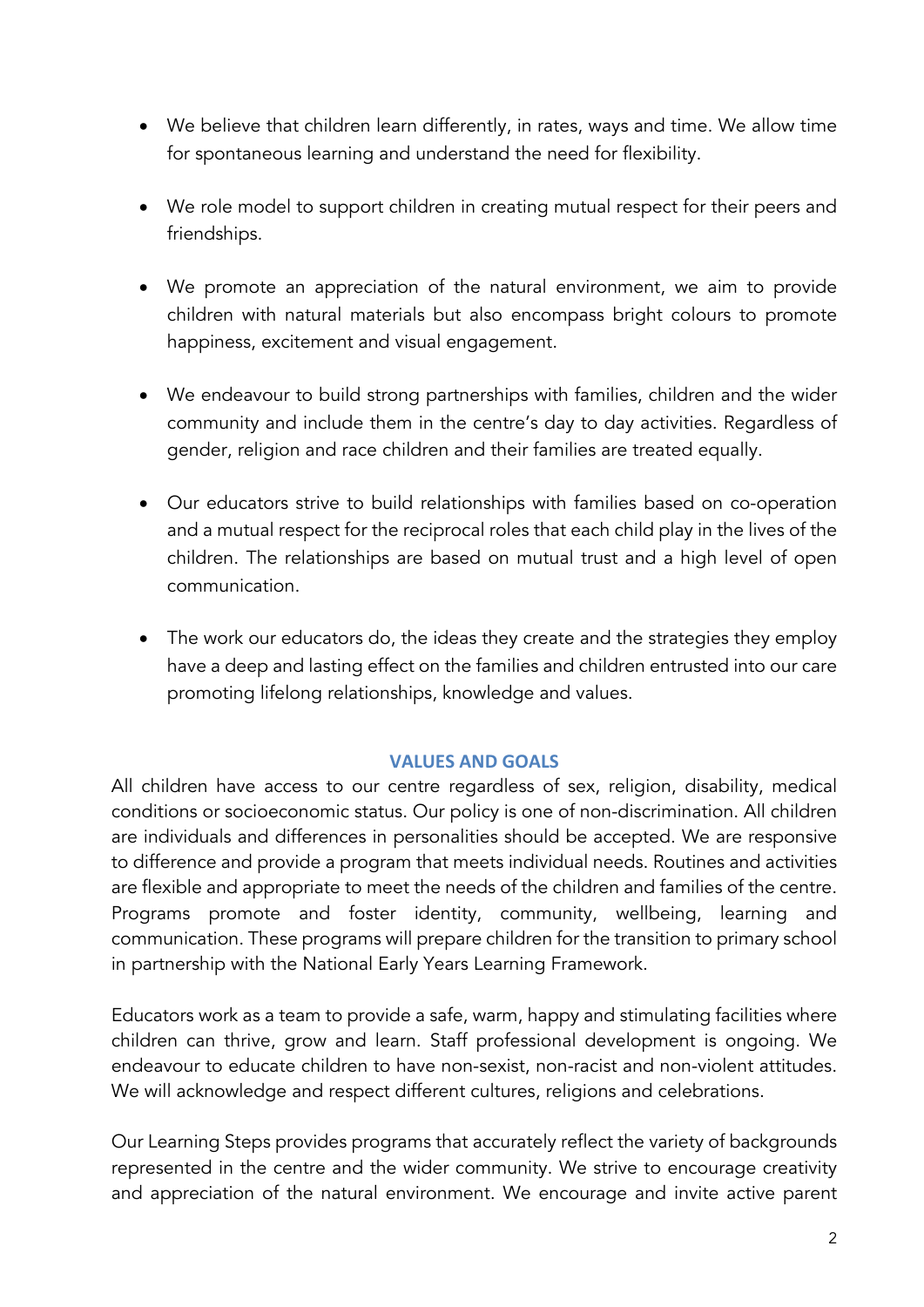involvement in the centre's activities and aim to communicate daily with parents both written and verbally.

Our Learning Steps has a commitment to continuous improvement and maintains a culture of ongoing critical reflection and self-review.

# **Our Management Team:**

| <b>Approved Provider:</b> | PETER COLLIVER 0418 184 567<br>peter@ourlearningsteps.com.au |
|---------------------------|--------------------------------------------------------------|
| Nominated Supervisor      | LISA O'CONNELL<br>admin@ourlearningsteps.com.au              |
| <b>Educational Leader</b> | PETER COLLIVER                                               |

If your complaint alleges that the health and safety or well being of any child within the centre may have been compromised, or there has been an infringement of the Children's Services Regulations, the Licensee must notify the DET within 48 hours of receiving the complaint.

Department of Education and Training Quality Assessment and Regulation Division 165-167 Thomas Street, Dandenong 3175 Ph: 8765 5787 Email: smr.qar@edumail.vic.gov.au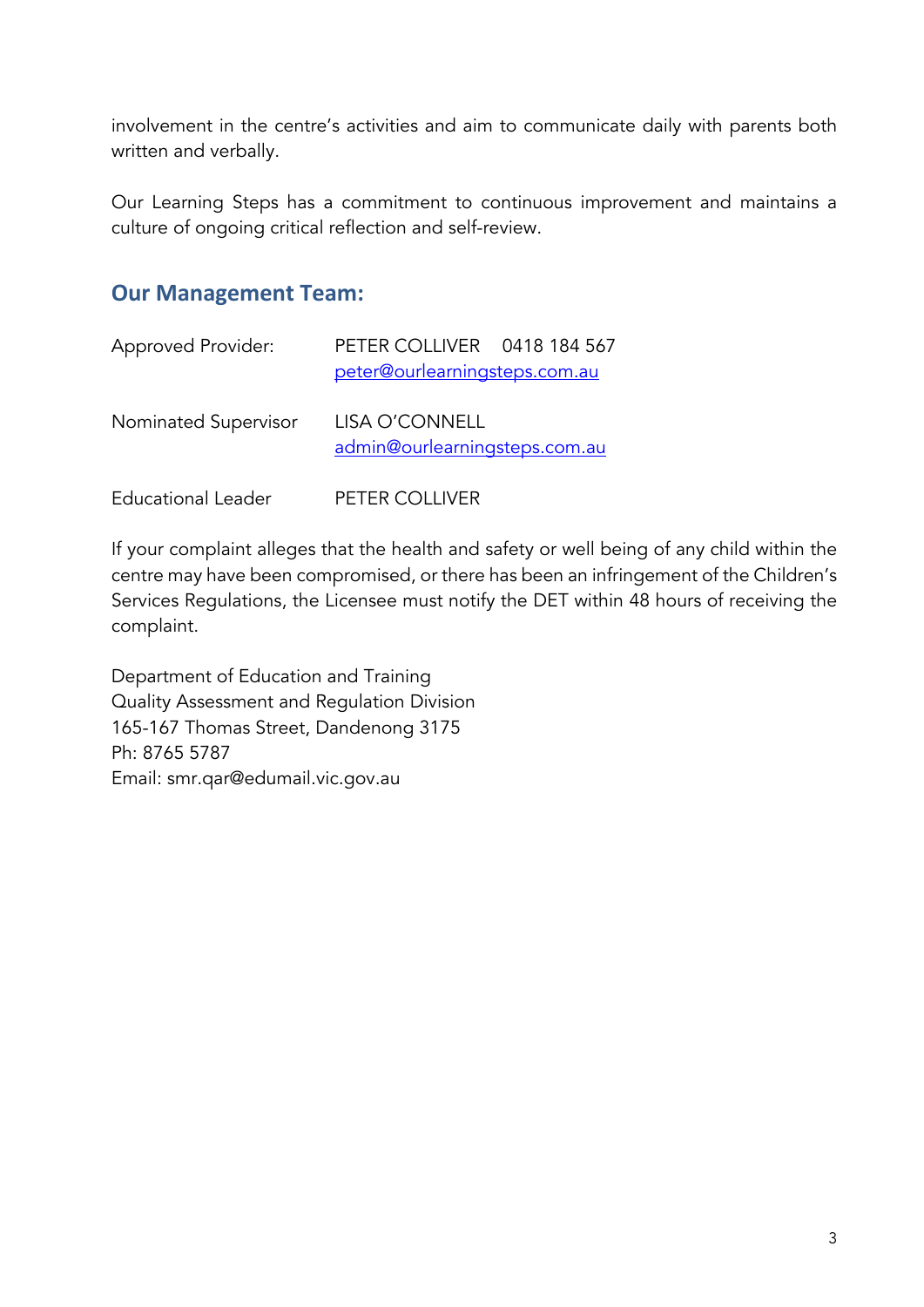# **Our Difference**

Entrusting a Service to care for your child is a very important decision, and one that parents need to feel comfortable with. We want all our children and their families to feel like they are at home. At Our Learning Steps Childcare and Kindergarten we aim to be the family you choose to leave your children with. We certainly do not look like a child care centre, and the love and attention our educators provide to your children is, we think, unique in the approach and dedication.

We offer a variety of special activities including,

- $\checkmark$  Jump for Joy
- $\checkmark$  Let's Get Active
- $\checkmark$  ICT Computer Gum
- $\checkmark$  Expressing ourselves through music
- $\checkmark$  A strong program based on principles of active play
- $\checkmark$  School readiness and preparedness program.

Throughout the year we offer a range of extra activities, including marine education, responsible pet ownership, jungle jamming, visits from the local emergency services and we even have a farm visit the centre. See for yourself on the calendar that appears on our website http://www.ourlearningsteps.com.au

# **Our Staff**

*Approved Provider & Educational Leader* – Peter Colliver Nominated Supervisor – Lisa O'Connell

*Room Leaders*

| <b>Babies</b>   | Emma Kelly       |
|-----------------|------------------|
| <b>Toddlers</b> | Ellie Broughton  |
| Pre Kinder      | Donna Randall    |
| Kinder          | Rachael Brooks   |
| Kinder          | Jessica Thirumal |
|                 |                  |

*Room Educators* Nora Lakatos Helen Larke Genine Benson **Raelene** Augustus Kaitlin Ives **Kirsten Colliver** Narelle Macguire **Sushila Thapa** Rachael Davis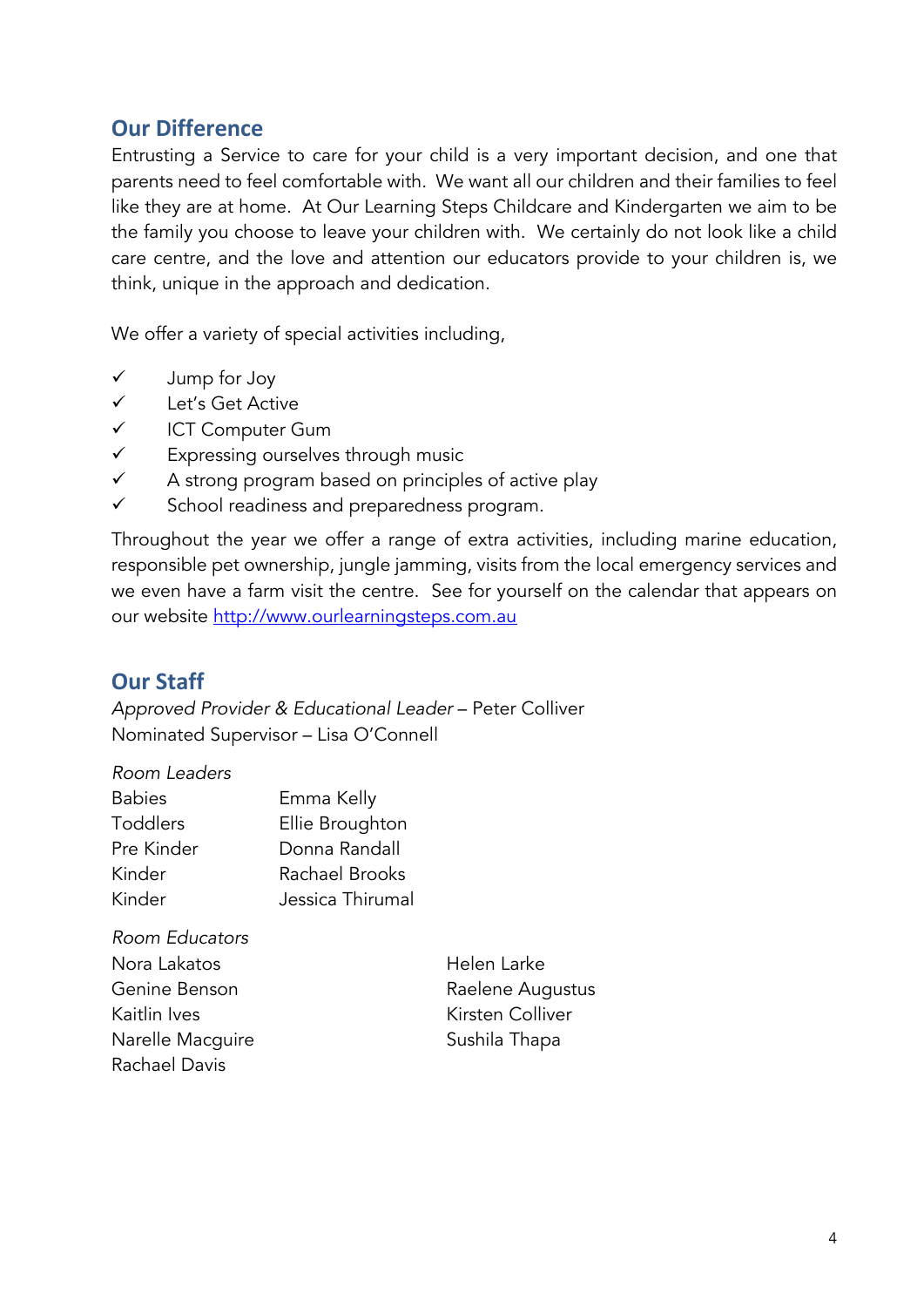# **Enrolment**

Experience has shown us that in order for our Child Care Centres to operate happily and smoothly, certain guidelines and policies need to be implemented. This handbook does that in a way, which makes you, the Parents, Staff and Management fully aware of each other's rights and obligations. The under mentioned information pertaining to your child's development is prepared within the guidelines of the regulatory bodies.

All child care centres operate on a priority of care system, outlined as follows:

- 1st priority A Child at risk of serious abuse or neglect.
- § 2nd priority A Child of a single parent who satisfies, or of parents who both satisfy the work, training, study test.
- § 3rd priority Any other child

Our Centre keeps a waiting list - however priority of enrolment will be given to children of parents falling within the above categories.

Every effort will be made to accommodate everyone who requires care.

You will need to complete and sign the Centre's enrolment form and agree to the Centre's terms and conditions when enrolling your child. Immunisation records are sighted and copied by Management. It is the parent's responsibility to provided update immunisation records are up to date at the Centre as your child receives new immunisations. Any child with a medically diagnosed condition will need a Medical Alert poster, and a Medical Management and Communication Plan must be provided to the centre before care can commence.

We also have some forms we ask you to complete to help us get to know your child and family better.

# **Hours of Operation**

Our Learning Steps Childcare and Kindergarten is open all year round, with the exception of gazetted public holidays. We are open between 7:00am and 6:00pm each weekday.

We close at 4:00pm on Christmas Eve (December 24) and New Years Eve (December 31)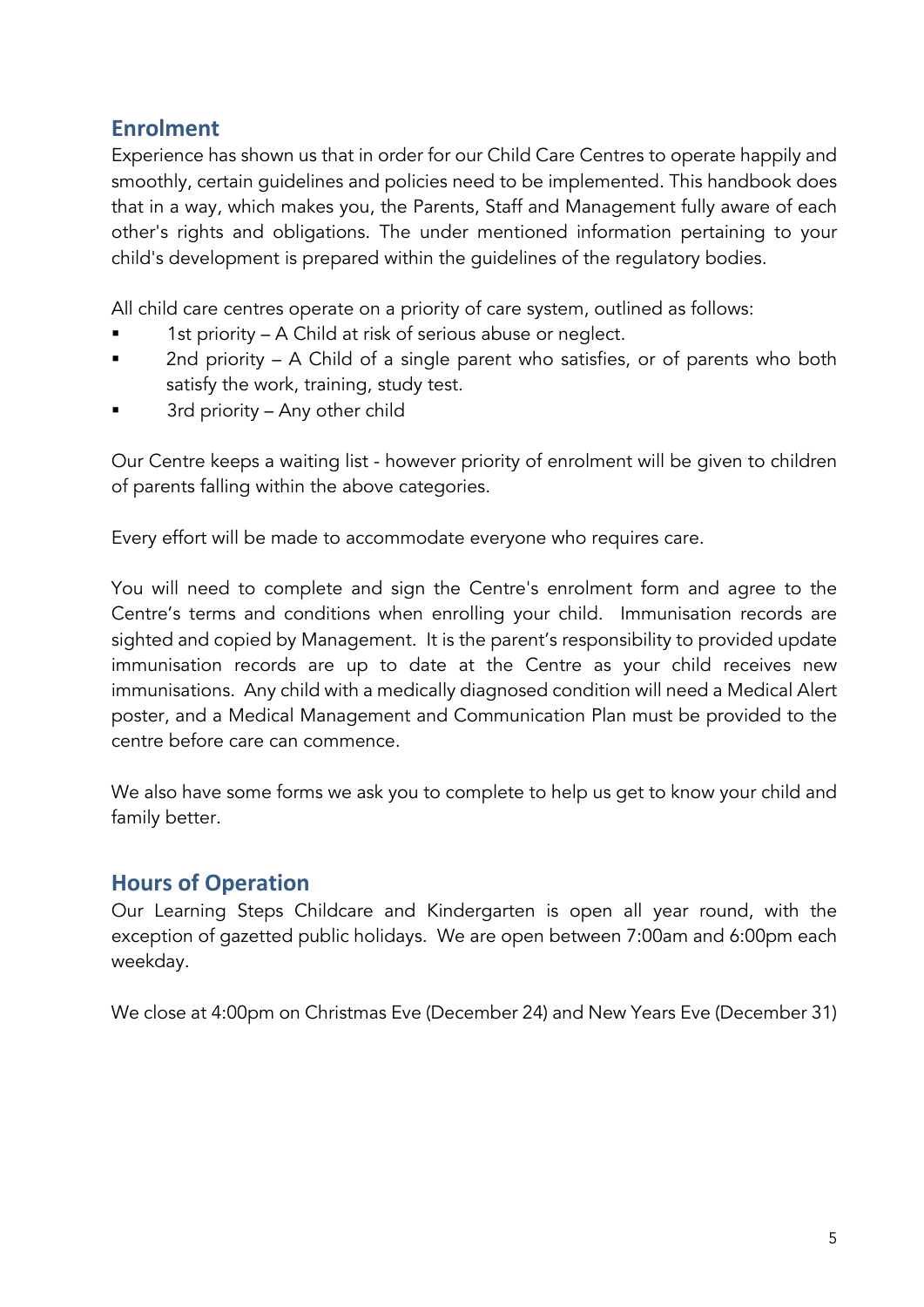# **Room Structure**

The Kinder House offers a fully funded Kindergarten program with the added bonus of being a long day kinder as opposed to sessional kinder. The advantage is that the children learn at their own pace throughout the week and receive extra learning opportunities. The Kinder house is divided into two rooms- Room 1 caters for the 4-5 age group (Senior Kinder) with a strong focus on school readiness towards the second half of the year, and Room 2 caters for the 3-4 age group (Junior Kinder).

Our Funded Kinder program runs Monday to Friday between 9:00am and 5:00pm throughout the year.

We also have a Pre-Kinder Room; located in the front house; which is used for our older toddlers who are turning 3 years old or have turned 3 years but may need further time to practice newly acquired social and self-help skills. The aim of this room is to prepare the children for the big move to the Kinder House. In the Pre-Kinder Room, the children are given opportunities to spend small amounts of time with the kinder group while being challenged to further their skills to the optimum.

The Front House consists of a Nursery (Little Bubs), Babies' Room (Big Bubs), Toddlers' Room and Pre-Kinder Room. Each room allows children to develop skills for each stage of development while providing and loving, nurturing environment.

# **Policies**

Our policies are available to families in our foyer area. They are also located online at http://www.ourlearningsteps.com.au/policies. Every year we endeavour to review our policies in conjunction with our community. We welcome your feedback about how our Centre runs. Please contact the Nominated Supervisor or Approved Provider for assistance with any questions or queries you might have in relation to our Centre policies or the programs we offer at Our Learning Steps.

# **Centre Visitors**

Parents are most welcome to visit the Centre and contribute at any time. Occasionally we have other visitors to the centre. Other visitors are asked to make themselves known to management and sign in at the foyer prior to entering any other part of the Centre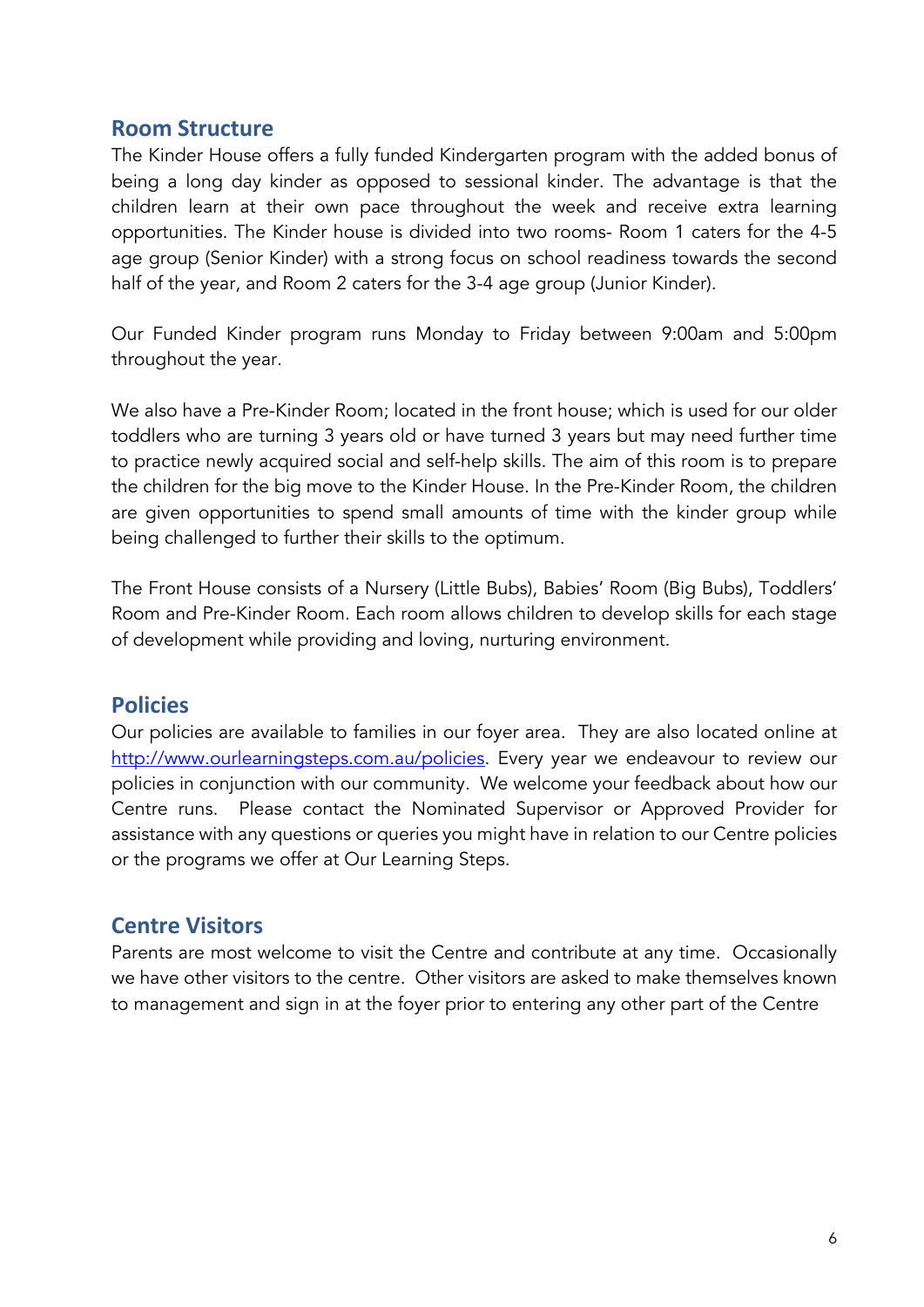# **Settling in to Our Learning Steps**

Orientation in to a new environment is going to be naturally different for all children. Some children settle with ease, whilst others take some extra time with pre orientation to begin to feel comfortable in our environment.

When beginning care at Our Learning Steps, we recommend

- $\checkmark$  Start with a tour and meet our Educators to ensure you are happy, as a parent, with our environment and feel here.
- $\checkmark$  Try to arrange at least two sessions to orientate your child to this new environment. This allows for parents to become familiar with your child's surrounds and Educators and for us to become more familiar with your child's own needs, support and comforts. We recommend at least one session where you leave your child with our Educators to become a little more independently confident of their surroundings.
- $\checkmark$  Feel free to telephone at any time to check on your child. Our Educators are always happy to provide you with an update on your child's day. Similarly if we are concerned (eg. Slight temperature, quiet behaviour) we will also call you to check and provide and update about your child. Staff are always happy to discuss any concerns.
- $\checkmark$  When first starting care, begin with a shorter day and build up to longer periods if you can. It assists to make the transition in to care easier on your child, and sometimes on Mum and Dad too. We recognise that this is not always possible though, and will work with all our families.
- $\checkmark$  When your child is ready to 'move up' we work to orientate and transition your child with you to ensure a smooth progression to the next room.

# **Communication**

Much of our written communication – invoices, newsletters, forms etc is delivered electronically. Please provide us with an email address that you check regularly to ensure you receive all correspondence. We also use StoryPark to communicate to parents our daily activities and learning.

# **Confidentiality**

Your family's right to confidentiality is of the utmost importance to us. Our Centre Management is always available to discuss any matters of concern. Please call and make an appointment for a chat at a time that is convenient to you.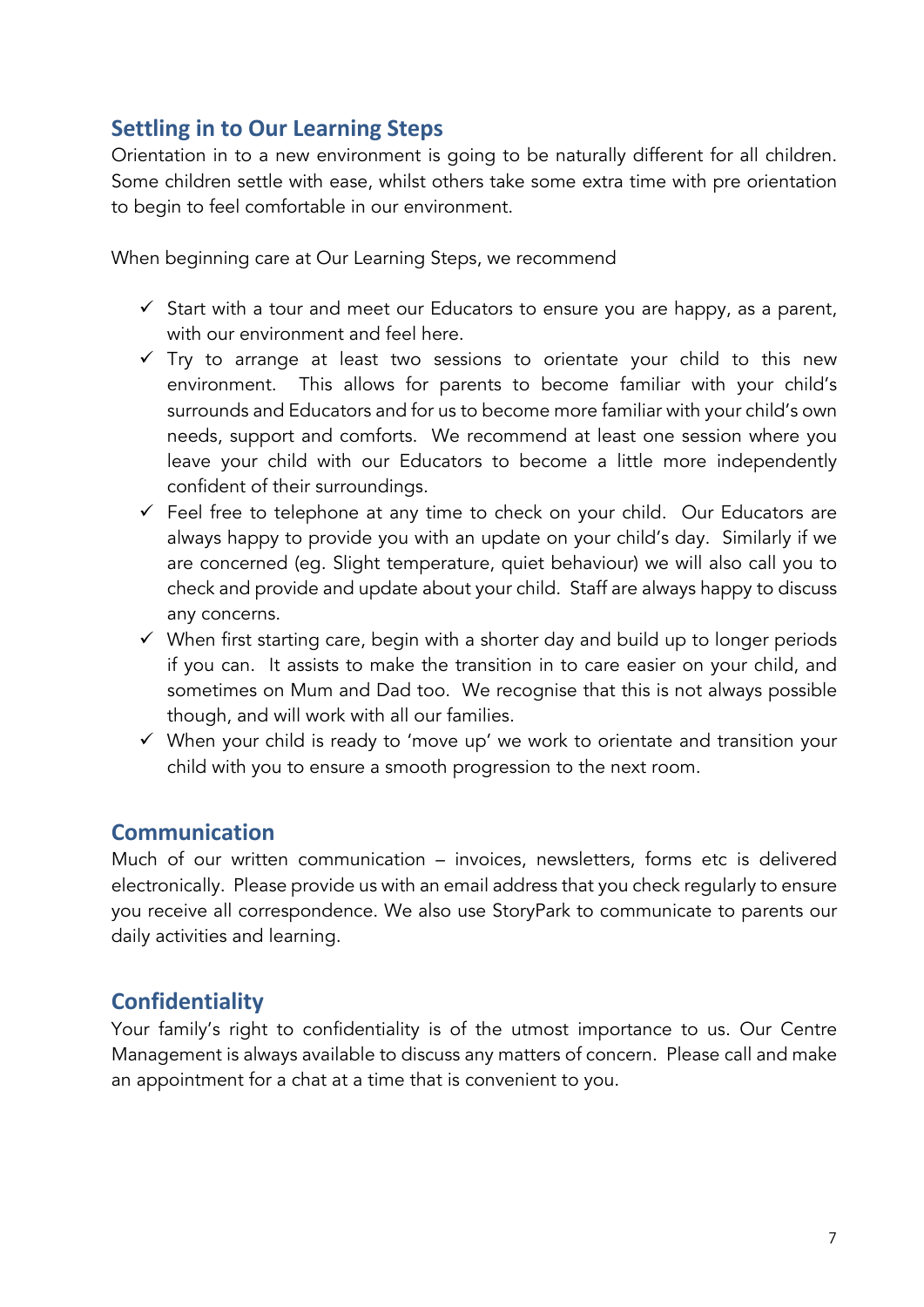# **Arrival and Departure**

At arrival and departure, the adult dropping off or picking up must sign their child in to or out from care for the day. Parents nominate authorised persons to pick their children up from care and only those listed on your child's enrolment form are permitted to do so. Should you wish for a person not listed on your child's enrolment form pick up your child, you will need to add that person's details to the enrolment form. For security we will require a drivers licence or appropriate photographic identification if we do not know the person, or have not met them before.

# **Late Collection of Children**

Please note that all children should be picked up prior to 6:00pm. Where a child is not picked up before this time, late fees may be charged as outlined in our fee policy. Staff will endeavour to contact parents and pick-up/emergency contacts to arrange immediate pick up of your child. We are only able to keep a child for a maximum of one hour before contacting police and/or family services.

# **Fees**

For comprehensive information please read our Fee Policy. Our fees at July 2019 are

Daily (children in care 1-4 days)  $$122$  per day Daily (children in care 5 days, 7:30am – 5:30pm) \$121 per day Holiday Rate **\$80 per day.** 

*\*Holiday rate is only available for care over two weeks in a year. If your child is booked for 4 days a week when holiday rate is taken then you are entitled to 8 days total. Holiday rate is only available if fees are up to date ("zero balance or better") and not in arrears.*

Most families are eligible to receive a refund of up to 50% of their weekly fees through the Jobs for Families Package. This considerably reduces the weekly cost of care. Please make sure that you have registered for and are receiving your full entitlements for Child Care Subsidy (CCS). Details are available from

- $\checkmark$  Department of Human Services 13 61 50
- $\checkmark$  Website www.humanservices.gov.au
- $\checkmark$  MyGov my.gov.au

At Our Learning Steps all absences need to be paid, whether through illness, public holidays, time off or vacation. If you are not eligible for CCS, for an absence the full fee will be charged for the day.

Fee payments are available via direct debit, through a bank account or credit card only.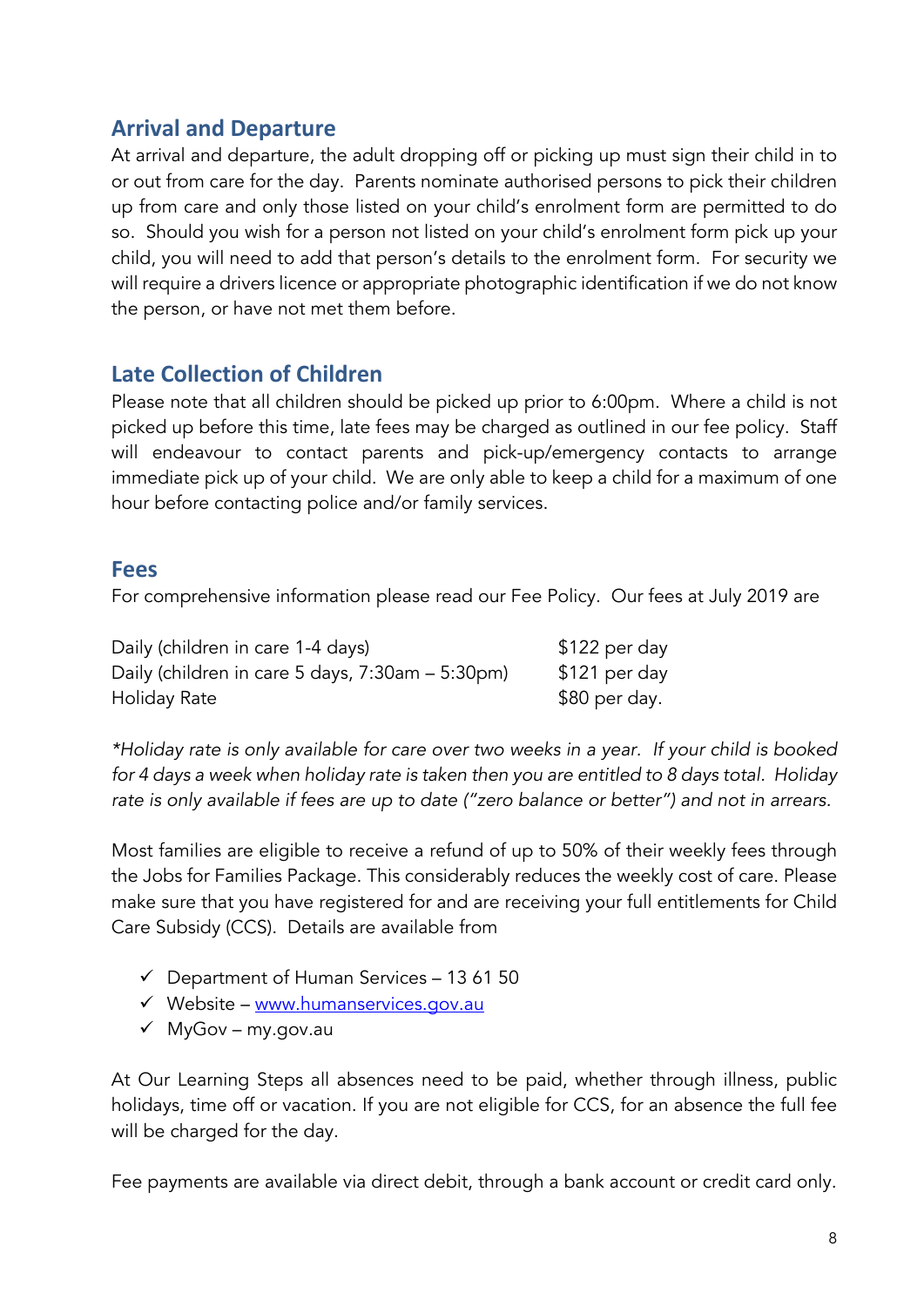# **Minimum Days for Enrolment**

Children settle to their surroundings and develop safe and secure relationships with Educators and their peers when attending care for a minimum of two days.

# **Late Fees**

In order to maintain fees at a figure as low as possible for our families, fees are due weekly. If any family wishes to pay their fees at any other interval this needs to be through written agreement with Management. Late fees for care owing that is more than two weeks overdue may attract a \$4 per day late fee.

Any fees involved in engaging with debt collection agencies, or legal fees or otherwise involved in collecting unpaid fees you may have at Our Learning Steps will be passed on directly to you.

# **Change of Days of Care or Termination of Care**

The Service requires full four weeks written notice of an intention to change the days or the number of days required or to withdraw a child from the Service. The four weeks notice begins from the close of business on the day the Service receives the written advice. If your child is absent from care on the last day/s of care, Child Care Subsidy cannot be paid. Parents will be billed for the full cost of care for this period.

# **Staffing**

The Service is cognizant of the requirements – including transitional and saving provisions – for staffing in the Education and Care Services National Regulations 2011 and meets or exceeds these at all times it provides education and care to children. These provisions include:

- $\checkmark$  Educator-to-child ratios
- $\checkmark$  Educator formal qualifications
- $\checkmark$  First Aid, anaphylaxis and Emergency Asthma Management
- $\checkmark$  Rest periods
- $\checkmark$  Educators' rest pauses and short absences
- $\checkmark$  The Early Childhood Teacher
- $\checkmark$  The Early Childhood Teacher's rest pauses and short absences (including those during rest periods).

All staff have current Working with Children Checks and Police Checks completed prior to undertaking employment with Our Learning Steps.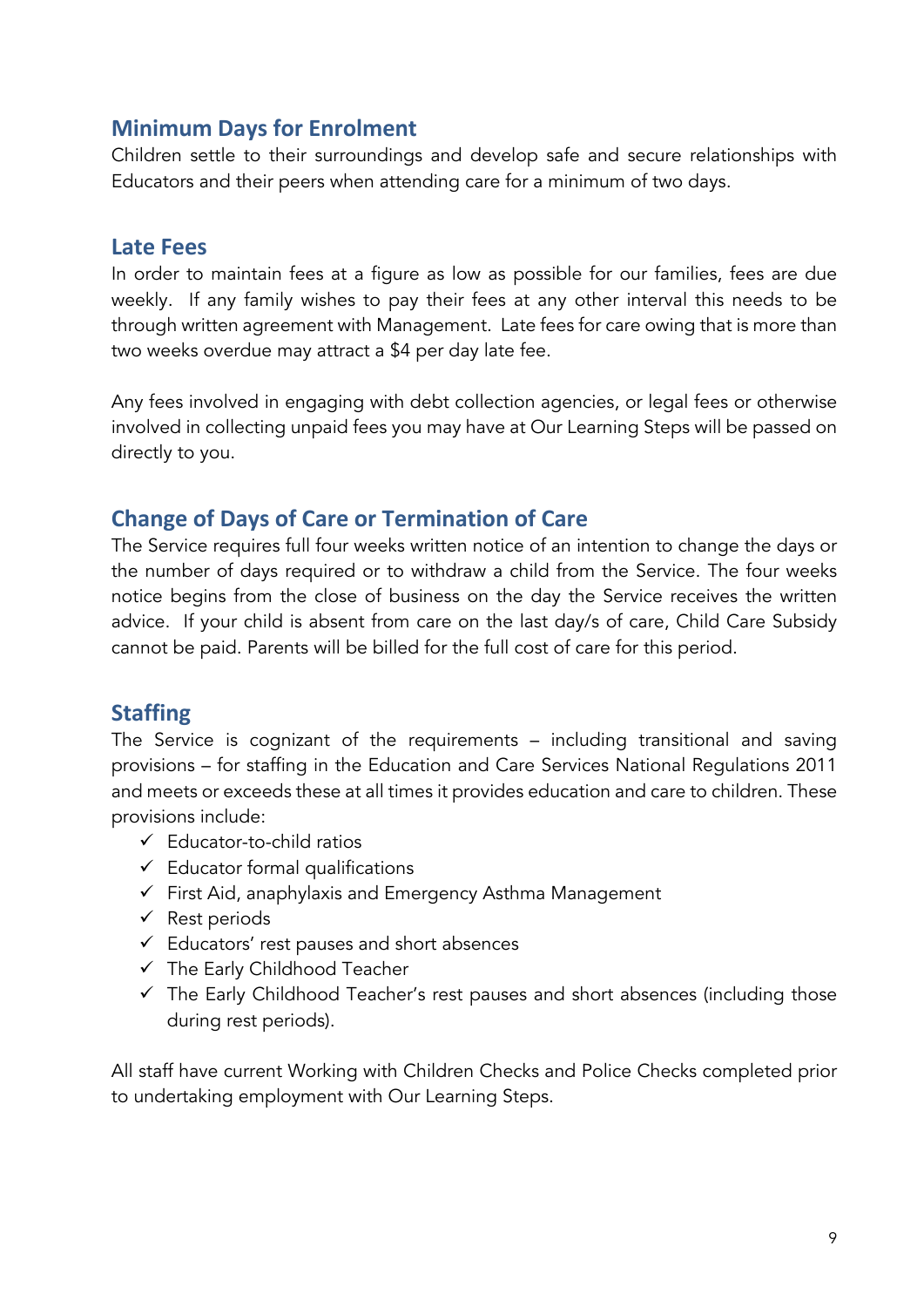# **Room Programming**

Room programming is completed by Room Leaders who work with staff to plan and cater for specific developmental programs suitable to the individual children they are working with. This is displayed in your child's room and we welcome your input and ideas in to our planning to provide the best experiences possible for your child. Core to our planning process are the Victorian Early Years Learning and Development Framework (VEYLDF) and the "Belonging, Being and Becoming" Federal Government Framework, where

- 1. Children have a strong sense of identity.
- 2. Children are connected with and contribute to their world.
- 3. Children have a strong sense of wellbeing.
- 4. Children are confident and involved learners.
- 5. Children are effective communicators

A copy of these frameworks are available on our website. We also have hard copies available in our foyer (subject to Government availability).

Planning is regularly reviewed between room staff, and in staff meetings to best meet the needs of children in our care.

# **The National Quality Framework (NQF)**

The NQF has been designed to build on the capacity of Child Care Centres to improve education and care services offered. Our Centre policies adhere to different areas of the framework and are listed in each individual policy.

The NQF covers seven quality areas

- 1. Educational program and practice.
- 2. Children's health and safety.
- 3, The physical environment.
- 4. Staffing arrangements.
- 5. Relationships with children.
- 6. Collaborative partnerships with families and communities.
- 7. Leadership and service management.

Programs, initiatives and relationships here at Our Learning Steps consider and reflect the values of the NQF to build the best of early years education for the young children we are lucky enough to provide care for.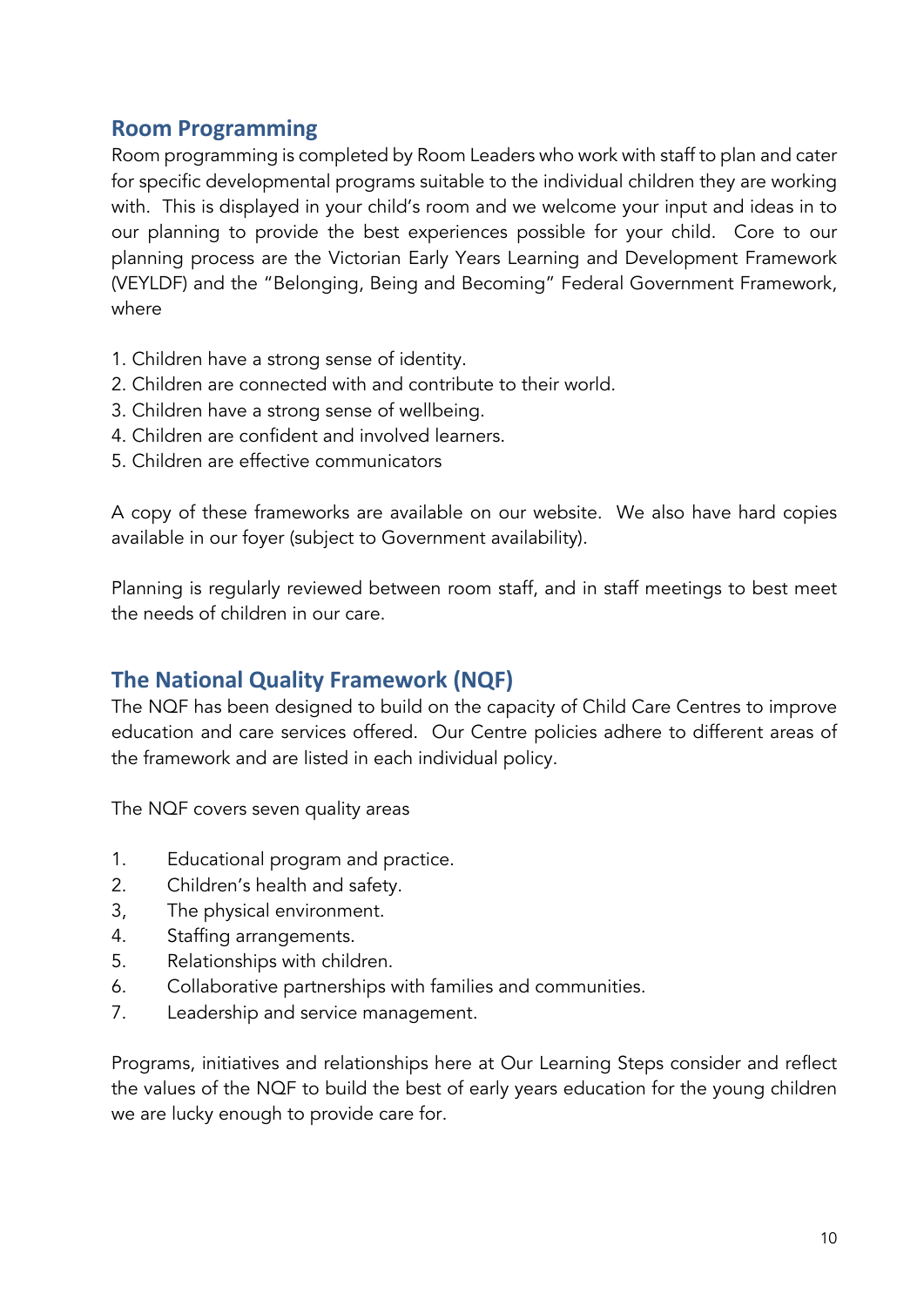# **Medical Conditions and Health Emergencies**

Parents are asked not to bring any unwell child into the Service, and not to enter the Service if they are unwell themselves. The Nominated Supervisor can refuse entry to any child or adult (including a staff member) who comes to the Service clearly unwell.

Should a child become unwell during the day, the parents or authorised person are contacted immediately to collect the child. Parents or authorised persons will be contacted when a child's temperature is recorded at 37.5 degrees and above. When a child's temperature reaches 38 degrees a parent or authorised person will be required to pick up the child immediately. Children with a temperature of 38 degrees and over, or where a parent has been asked to collect an unwell child, will be required to be excluded from the Service for the following day. The parent will be asked to sign the Incident, Injury, Trauma and Illness Record. If appropriate, the parent will be provided with a Parent/Doctor Report.

If we are unable to contact both yourself and/or the emergency contacts the Centre staff may take your child to the closest doctor or by ambulance to hospital. Upon enrolment at your child's centre you are required to sign a form declaring ambulance coverage. Any fees associated with Medical Treatment or Ambulance Transport remains parental responsibility.

Children who are sent home from Our Learning Steps unwell or with a temperature are excluded from the service for the following day.

To ensure the safety of other children, staff and visitors, parents are asked to inform the Service if their child has been exposed to any infectious disease

Our Learning Steps strictly adheres to the National Health and Medical Research Council's recommended minimum exclusion periods for infectious conditions. For greater convenience to parents, The Australian Government Recommended minimum exclusion periods for infectious conditions for schools, pre-schools and child care centres is available for download from our website.

Where an outbreak is a vaccine preventable disease, the Service may be required to notify the relevant health authority, and will follow that authority's recommended guidelines and directives. Children and staff who are not immunised may be excluded from the Service for the duration of the outbreak.

# **Guiding Children's Behaviour**

Management of children's behaviour is consistent with our Inclusion Policy. We always attempt to resolve issues with children in a calm, patient and attentive way. We listen to the voice of all our children. We guide behaviour through encouragement, positive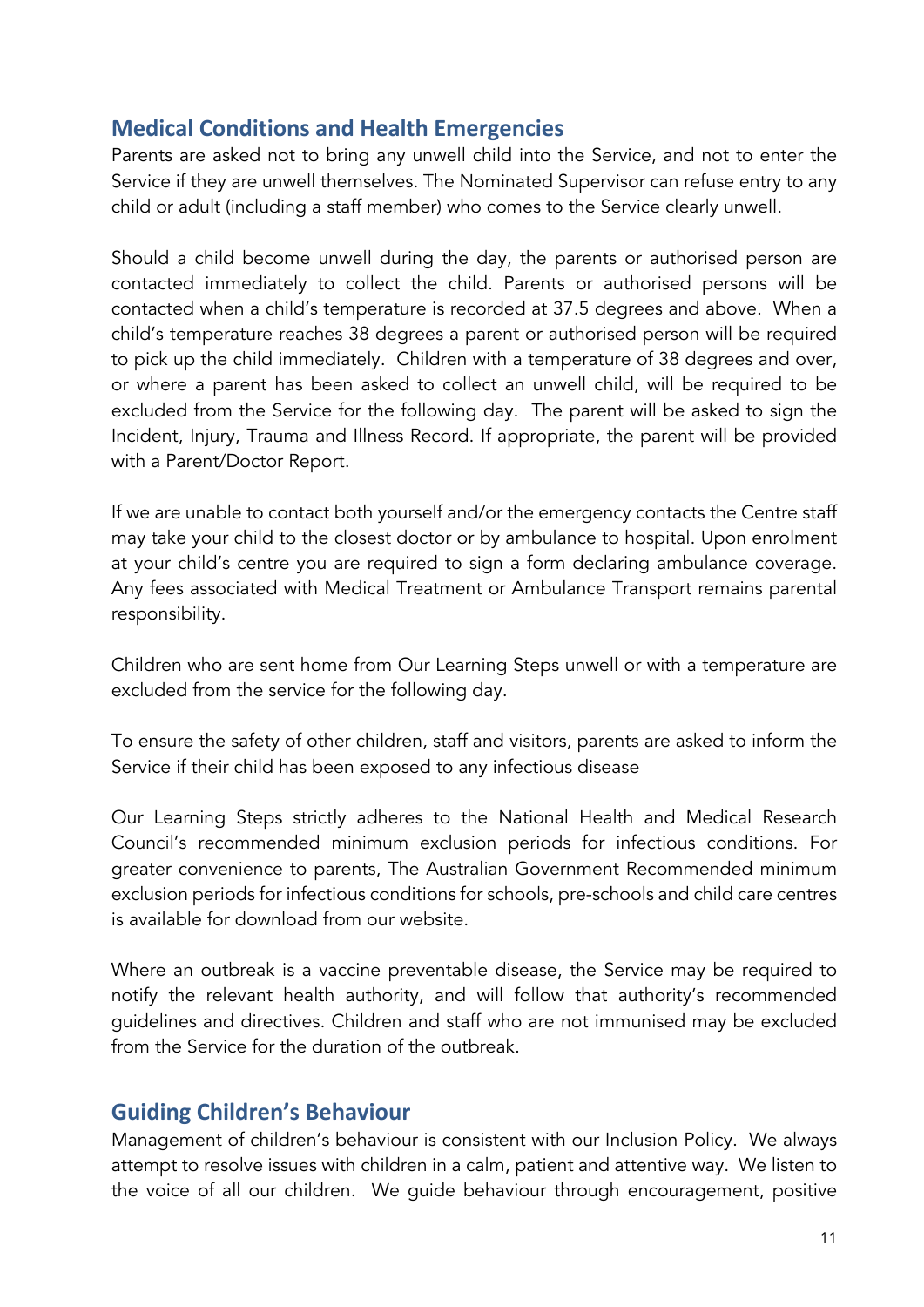reinforcement, while teaching children to empathise with others and acknowledge that our own actions can affect those around us. Parents are notified or any specific behavioural problems. Where necessary, we work with families to develop a plan to support children while here at Our Learning Steps.

# **Food and Nutrition**

Our Learning Steps provided nutritious breakfast, morning tea, lunch, afternoon tea and late snack. Our menu rotates on a four weekly basis. Our chef freshly makes all our food on the day it is served to children. Naturally we cater for allergies and intolerances in children accordingly, as well as any special religious or cultural requirements. The daily menu is displayed in each room. We welcome your feedback in to our menu, and provide some tasty recipes in each quarter's newsletter.

We ask families not to bring any food items in to the centre. This reduces the risk of children coming in to contact with food items that could potentially trigger an allergic reaction.

Cupcakes or fairy bread help to celebrate your child's birthday at the centre.

# **Personal Belongings**

Personal belongings brought in to the Centre remain the responsibility of families. They should be labelled with your child's name and stored safely in your child's room. The Centre cannot take responsibility of items that are lost or misplaced while children are in care at the Service. Some toys may need to be looked after by Educators to avoid conflict with other children in the day.

# **Excursions**

If we plan an excursion we will send out a permission form to outline

- $\checkmark$  The purpose of the excursion
- $\checkmark$  The time and date of the excursion
- $\checkmark$  Your permission for your child to attend
- $\checkmark$  Medical management protocols
- $\checkmark$  Emergency contact information.

We always maintain appropriate staff ratios on excursions, and complete a risk management survey prior to the excursion being approved.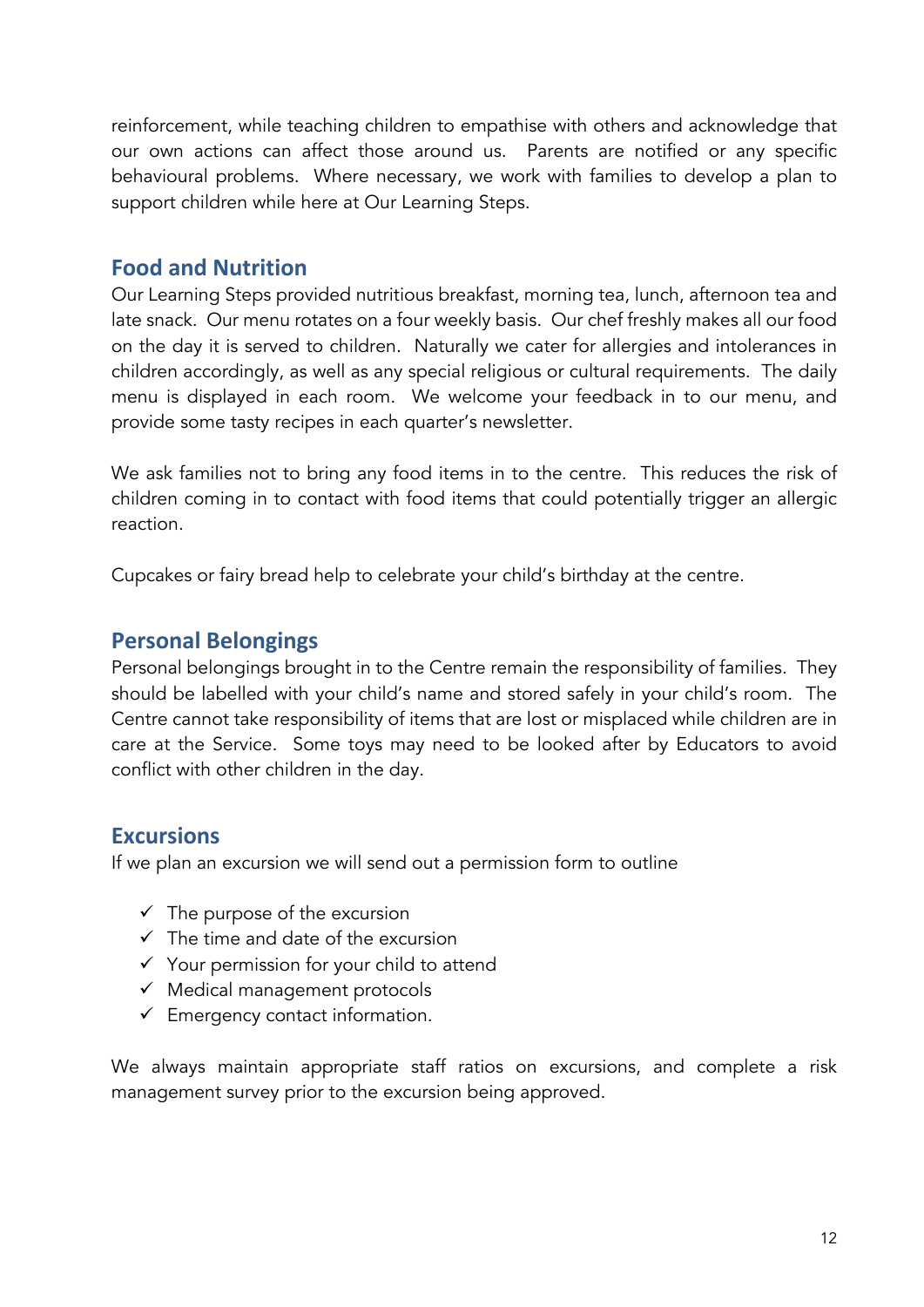# **Newsletters**

Our newsletter is sent out to families by email regularly. It updates our families on the different things we have done in the centre, as well as upcoming events and items of interest to our families.

# **Additional Information for Parents**

We hold a range of information obtained from different sources for parents who may need some form of assistance or information. This is stored in the foyer. If you cannot find information you are seeking, please see an Educator or at the Office who will be able to assist in sourcing this information on your behalf.

# **The Start of a Wonderful Journey…**

We trust that your child will love their time here at Our Learning Steps Childcare and Kindergarten. We look forward to getting to know you and your family. If you ever have any questions, please do not hesitate to ask.

Welcome to Our Learning Steps Childcare and Kindergarten.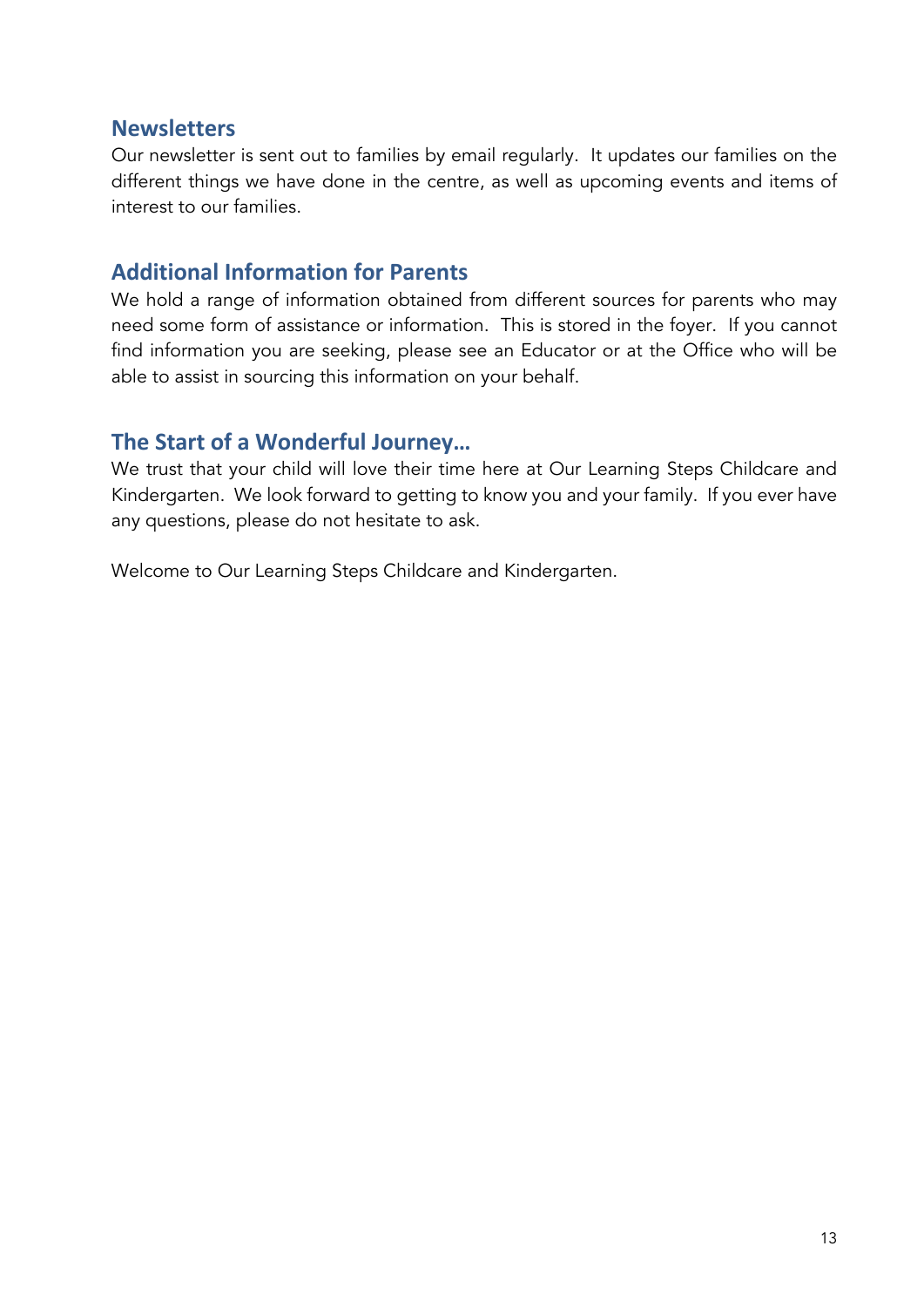# **Four Year Old Kindergarten Program**

At Our Learning Steps we benefit from a Kinder Program that is run five days per week. We have small group sizes with two staff available to work with children throughout the week. One of the strengths of our program is that we have consistency in our staffing throughout the week, with both our Early Childhood Teacher and Kindergarten Assistant present five days per week.

Our program runs between 9:00am and 5:00pm each day. Long day care is offered for children in other hours for the benefit of working families. This is available for our kinder children between 7:00am and 6:00pm.

It is a Department of Education and Training Requirement that all children receive either 15 hours of kinder per week or 600 hours of kinder over the course of a year.

## **Why are we different?**

We have several advantages to our kinder program over Council run kinder programs. Our groups are smaller than Council run kinder programs. We have a maximum of around fifteen children in our group each day, not a minimum of 22 as you find in Council Kinder programs.

Our staff work with the group each day. We have an Early Childhood Teacher and Kindergarten Assistant who run our program each day.

Children have many different needs in the classroom that is our focus every day. We are not Council cost saving or run by a regulatory board who has no interest in the kinder and it's families. We are regulated solely by the needs of our children and their learning.

## **Our Curriculum**

Our Learning Steps follows the Department of Education and Training's Victorian Early Years Learning and Development Framework (VEYLDF) with the vision of advancing children's learning and development to achieve high expectations for every child within the five development outcomes. We believe that extending on the VEYLDF and developing our own essential learning for children, not only will they meet their expected learning outcomes but also they will exceed their expected learning outcomes.

Our curriculum is founded on the following aspirations for children.

To grow up as competent and confident learners and communicators, healthy in mind, body and spirit, secure in their sense of belonging and in the knowledge that they make valued contributions to society. We will empower all children to learn at high levels to become successful independent, lifelong learners. Our program and practices will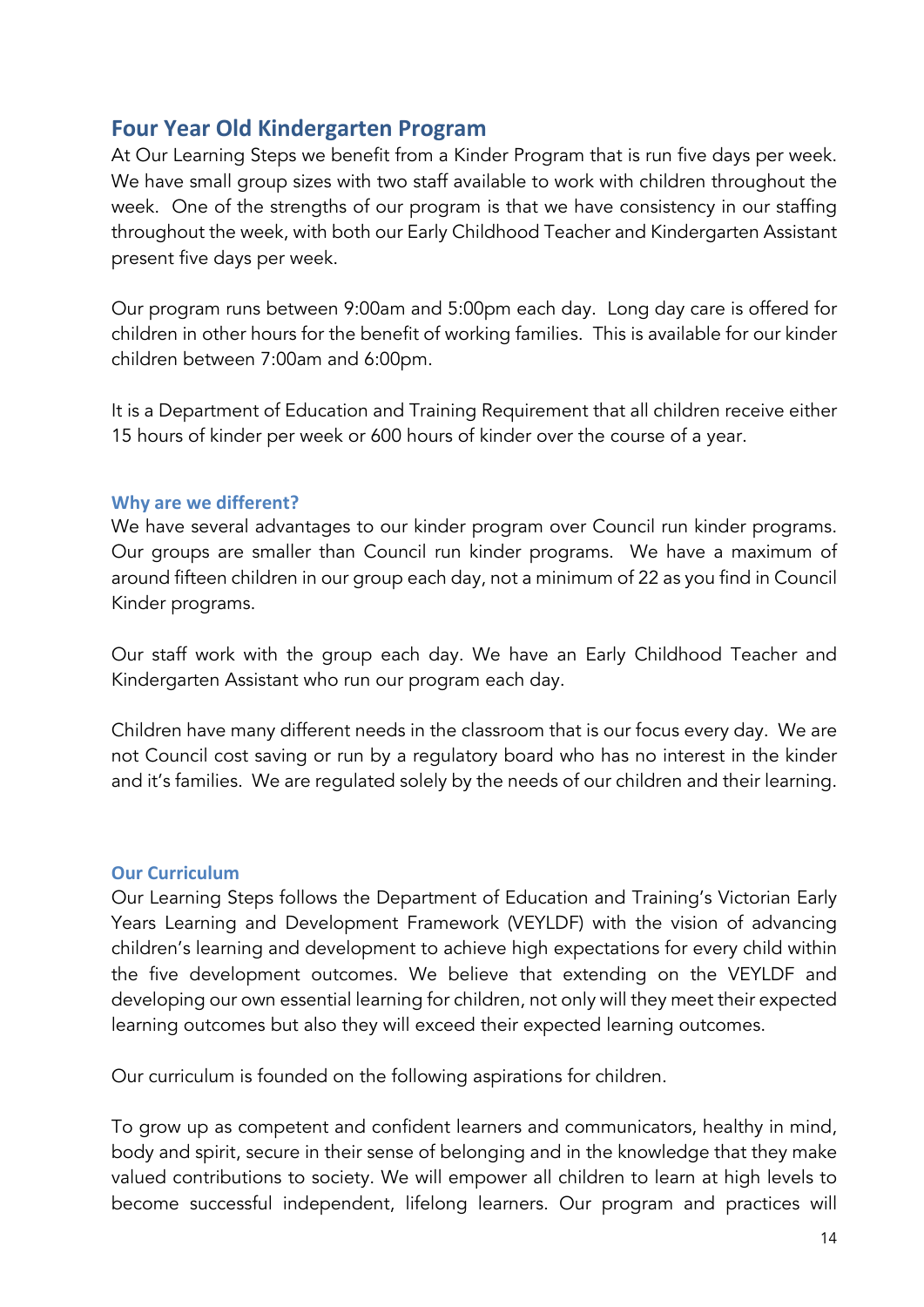provide an educational foundation that supports the full range of skills that children will need as lifelong learners in a rapidly changing society.

Our curriculum centers on the development of children's learning and capabilities.

At Our Learning Steps, children will develop increasing independence, a growing sense of self-identity as a learner. Children will develop self-regulation regarding their emotions and sense of control; they will develop an increased ability to cope with change while widening their social interactions and developing a sense of others. They will develop an understanding and appreciation of diversity and an increased ability to take responsibility for their own actions.

Planning in the room is based on the immediate needs and interests of the children and are recorded through photos on a daily basis and in written forms e.g. Daily reflections and portfolios. We also have an ongoing plan that allows for emerging interests to be planned for daily and new experiences are added as interests emerge. This planning aims to be interactive with your child and your family. Please feel welcome to make suggestions and participate in the program, we encourage special visits from families and friends. The portfolios are available for you and your child to look through at your convenience. The portfolios will be sent home mid-year so that you can make contributions.

## **Extra Curriculum Activities**

Our children participate in a range of extra activities, including

## **Let's Get Active**

Let's Get Active is a fortnightly program focusing on health, physical fitness, and activity. Children focus on coordination skills, fine and gross motor activities, team and cooperation, and turn taking.

## **Computer Gym**

Computer Gym occurs weekly on a Friday. Children develop computer skills using laptops. They learn skills including mouse control, early numeracy and literacy concepts using computers, problem solving and clear thinking games.

We also go on a range of excursions and incursions each term.

## **Supporting Your Child at Home**

Daily reflections are sent home to families. It is encouraged that parents use these as a basis for conversations with your child about their day and the different learning activities they have been participating in.